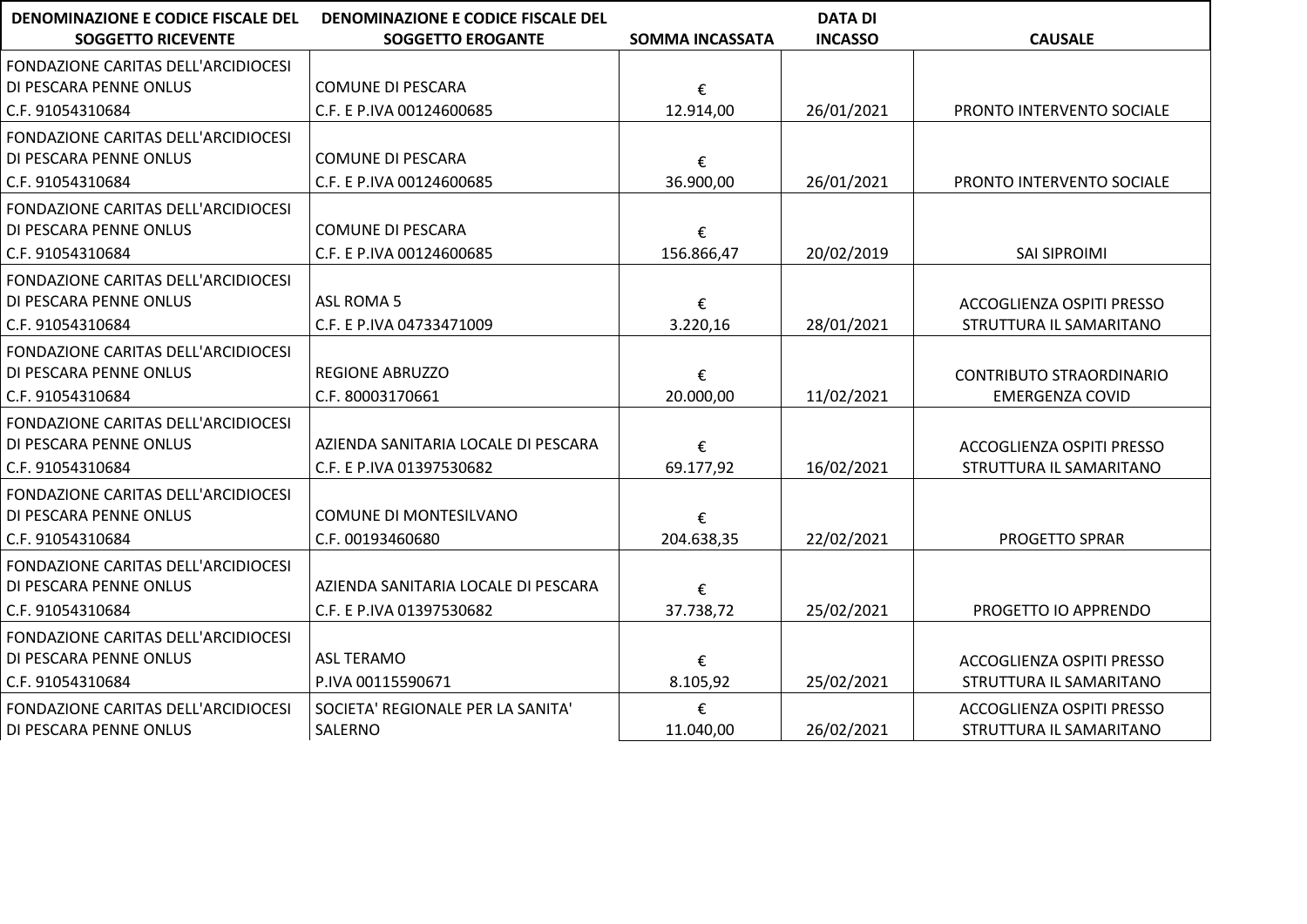| C.F. 91054310684                                                                  | C.F. E P.IVA 04701800650                          |                |            |                                      |
|-----------------------------------------------------------------------------------|---------------------------------------------------|----------------|------------|--------------------------------------|
| FONDAZIONE CARITAS DELL'ARCIDIOCESI<br>DI PESCARA PENNE ONLUS                     | AZIENDA SANITARIA LOCALE DI PESCARA               | €              |            |                                      |
| C.F. 91054310684                                                                  | C.F. E P.IVA 01397530682                          | 2.169,62       | 09/03/2021 | PROGETTO IO APPRENDO                 |
| FONDAZIONE CARITAS DELL'ARCIDIOCESI                                               |                                                   |                |            |                                      |
| DI PESCARA PENNE ONLUS                                                            | COMUNE DI MONTESILVANO                            | €              |            |                                      |
| C.F. 91054310684                                                                  | C.F. 00193460680                                  | 29.520,00      | 01/04/2021 | <b>PROGETTO SPRAR</b>                |
| FONDAZIONE CARITAS DELL'ARCIDIOCESI<br>DI PESCARA PENNE ONLUS                     | <b>COMUNE DI PESCARA</b>                          | €              |            |                                      |
| C.F. 91054310684                                                                  | C.F. E P.IVA 00124600685                          | 30.000,00      | 15/04/2021 | <b>CONTRIBUTO MENSA</b>              |
| FONDAZIONE CARITAS DELL'ARCIDIOCESI<br>DI PESCARA PENNE ONLUS                     | <b>REGIONE ABRUZZO</b>                            | €              |            |                                      |
| C.F. 91054310684                                                                  | C.F. 80003170661                                  | 37.987,59      | 21/04/2021 | <b>PROGETTO REILAB</b>               |
| <b>FONDAZIONE CARITAS DELL'ARCIDIOCESI</b><br>DI PESCARA PENNE ONLUS              | <b>COMUNE DI PESCARA</b>                          | €              |            | <b>CENTRO ACCOGLIENZA</b>            |
| C.F. 91054310684                                                                  | C.F. E P.IVA 00124600685                          | 21.000,00      | 10/05/2021 | SEMIRESIDENZIALE PER MINORI EL PELE' |
| <b>FONDAZIONE CARITAS DELL'ARCIDIOCESI</b><br>DI PESCARA PENNE ONLUS              | <b>COMUNE DI PESCARA</b>                          | €              |            |                                      |
| C.F. 91054310684                                                                  | C.F. E P.IVA 00124600685                          | 49.000,00      | 12/05/2021 | PRONTO INTERVENTO SOCIALE            |
| FONDAZIONE CARITAS DELL'ARCIDIOCESI<br>DI PESCARA PENNE ONLUS<br>C.F. 91054310684 | <b>COMUNE DI MONTESILVANO</b><br>C.F. 00193460680 | €<br>18.742,13 | 08/06/2021 | QUOTA ESTREMA POVERTA' - PASTI       |
| FONDAZIONE CARITAS DELL'ARCIDIOCESI                                               |                                                   |                |            |                                      |
| DI PESCARA PENNE ONLUS                                                            | PREFETTURA DI PESCARA                             | €              |            |                                      |
| C.F. 91054310684                                                                  | C.F. 80007010681                                  | 108.702,50     | 11/06/2021 | ACCOGLIENZA CITTADINI STRANIERI      |
| <b>FONDAZIONE CARITAS DELL'ARCIDIOCESI</b><br>DI PESCARA PENNE ONLUS              | SOCIETA' REGIONALE PER LA SANITA'<br>SALERNO      | €              |            | ACCOGLIENZA OSPITI PRESSO            |
| C.F. 91054310684                                                                  | C.F. E P.IVA 04701800650                          | 10.800,00      | 17/06/2021 | STRUTTURA IL SAMARITANO              |
| FONDAZIONE CARITAS DELL'ARCIDIOCESI<br>DI PESCARA PENNE ONLUS                     | ASL TERAMO                                        | €              |            | ACCOGLIENZA OSPITI PRESSO            |
| C.F. 91054310684                                                                  | P.IVA 00115590671                                 | 333,12         | 21/06/2021 | STRUTTURA IL SAMARITANO              |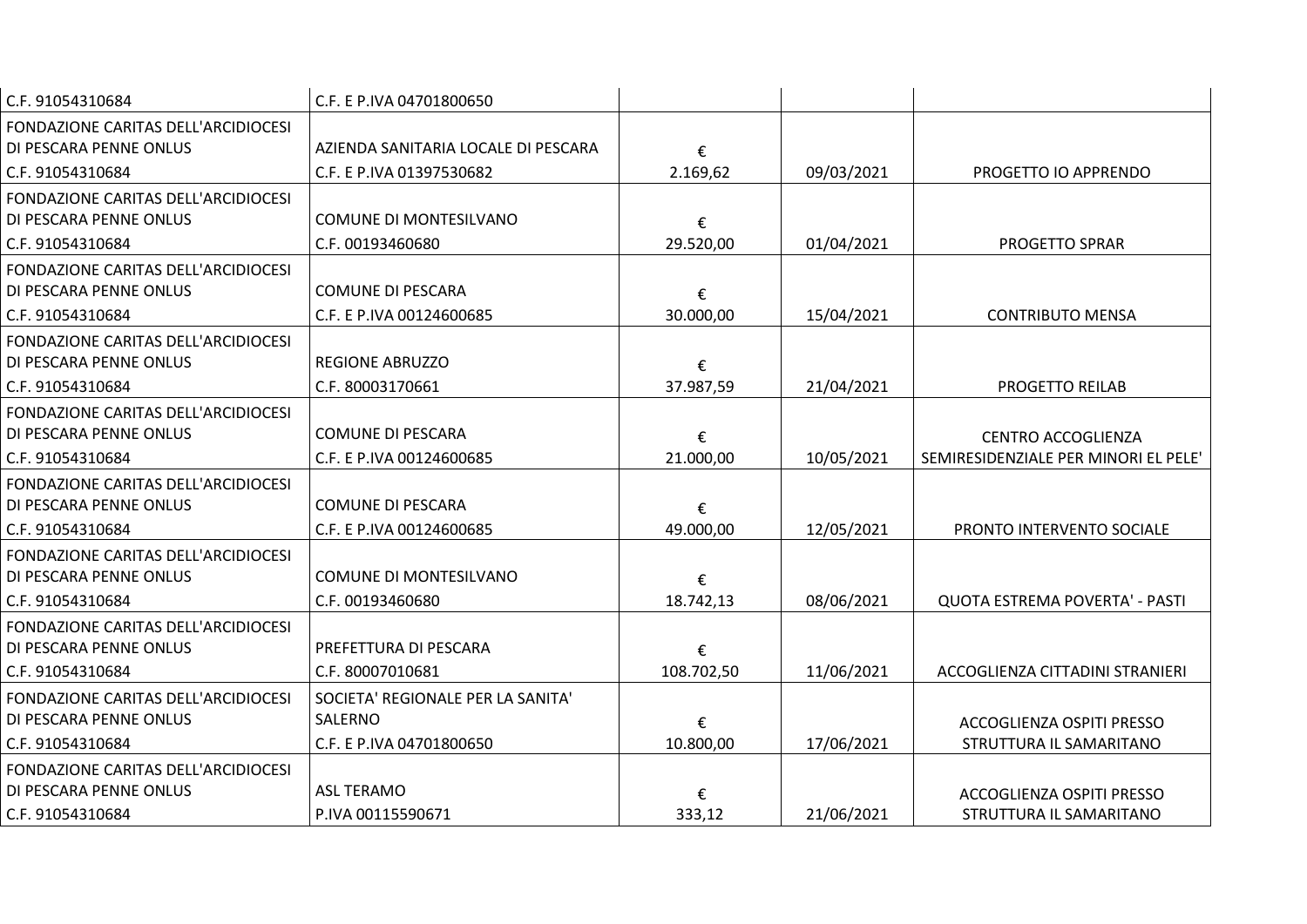| <b>FONDAZIONE CARITAS DELL'ARCIDIOCESI</b><br>DI PESCARA PENNE ONLUS                     | <b>COMUNE DI PESCARA</b>                                                                 | €               |            |                                                                                         |
|------------------------------------------------------------------------------------------|------------------------------------------------------------------------------------------|-----------------|------------|-----------------------------------------------------------------------------------------|
| C.F. 91054310684                                                                         | C.F. E P.IVA 00124600685                                                                 | 175.064,53      | 05/07/2021 | <b>SAI SIPROIMI</b>                                                                     |
| FONDAZIONE CARITAS DELL'ARCIDIOCESI<br>DI PESCARA PENNE ONLUS<br>C.F. 91054310684        | <b>COMUNE DI PESCARA</b><br>C.F. E P.IVA 00124600685                                     | €<br>33.425,90  | 05/07/2021 | <b>CENTRO ACCOGLIENZA</b><br>SEMIRESIDENZIALE PER MINORI EL PELE'                       |
| <b>FONDAZIONE CARITAS DELL'ARCIDIOCESI</b><br>DI PESCARA PENNE ONLUS<br>C.F. 91054310684 | AZIENDA SPECIALE PER I SERVIZI SOCIALI<br>DEL COMUNE DI MONTESILVANO<br>C.F. 91071530686 | €<br>17.983,51  | 27/07/2021 | PROGETTO AV4-2016-ABR PON<br><b>INCLUSIONE</b>                                          |
| FONDAZIONE CARITAS DELL'ARCIDIOCESI<br>DI PESCARA PENNE ONLUS<br>C.F. 91054310684        | <b>ASL ROMA 5</b><br>C.F. E P.IVA 04733471009                                            | €<br>38.308,80  | 30/07/2021 | ACCOGLIENZA OSPITI PRESSO<br>STRUTTURA IL SAMARITANO                                    |
| FONDAZIONE CARITAS DELL'ARCIDIOCESI<br>DI PESCARA PENNE ONLUS<br>C.F. 91054310684        | AZIENDA SANITARIA LOCALE DI PESCARA<br>C.F. E P.IVA 01397530682                          | €<br>59.961,60  | 19/07/2021 | ACCOGLIENZA OSPITI PRESSO<br>STRUTTURA IL SAMARITANO                                    |
| FONDAZIONE CARITAS DELL'ARCIDIOCESI<br>DI PESCARA PENNE ONLUS<br>C.F. 91054310684        | AZIENDA SPECIALE PER I SERVIZI SOCIALI<br>DEL COMUNE DI MONTESILVANO<br>C.F. 91071530686 | €<br>17.983,51  | 27/07/2021 | SAI SIPROIMI - AFFIDAMENTO SERVIZIO<br>MEDIAZIONE CULTURALE E<br><b>INTERPRETARIATO</b> |
| FONDAZIONE CARITAS DELL'ARCIDIOCESI<br>DI PESCARA PENNE ONLUS<br>C.F. 91054310684        | <b>COMUNE DI PESCARA</b><br>C.F. E P.IVA 00124600685                                     | €<br>10.995,10  | 13/08/2021 | <b>CONTRIBUTO SERVIZIO DOCCE</b>                                                        |
| FONDAZIONE CARITAS DELL'ARCIDIOCESI<br>DI PESCARA PENNE ONLUS<br>C.F. 91054310684        | <b>COMUNE DI PESCARA</b><br>C.F. E P.IVA 00124600685                                     | €<br>30.000,00  | 13/08/2021 | <b>CONTRIBUTO MENSA</b>                                                                 |
| FONDAZIONE CARITAS DELL'ARCIDIOCESI<br>DI PESCARA PENNE ONLUS<br>C.F. 91054310684        | <b>COMUNE DI PESCARA</b><br>C.F. E P.IVA 00124600685                                     | €<br>6.000,00   | 13/08/2021 | <b>CONTRIBUTO AIUTI ALIMENTARI</b>                                                      |
| FONDAZIONE CARITAS DELL'ARCIDIOCESI<br>DI PESCARA PENNE ONLUS<br>C.F. 91054310684        | <b>COMUNE DI PESCARA</b><br>C.F. E P.IVA 00124600685                                     | €<br>126.283,00 | 23/08/2021 | <b>SAI SIPROIMI</b>                                                                     |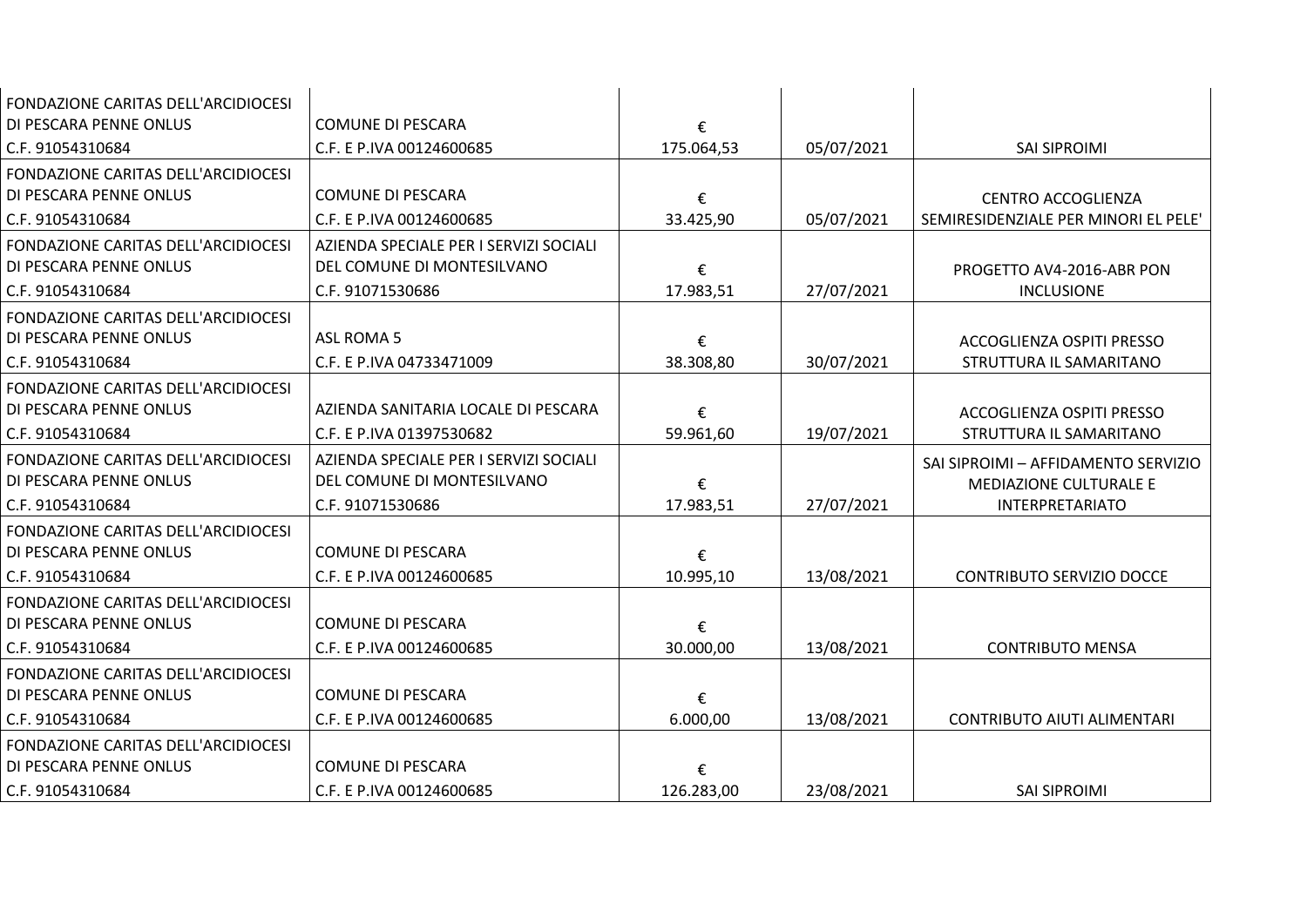| FONDAZIONE CARITAS DELL'ARCIDIOCESI        |                                        |            |            |                                     |
|--------------------------------------------|----------------------------------------|------------|------------|-------------------------------------|
| DI PESCARA PENNE ONLUS                     | AZIENDA SANITARIA LOCALE DI PESCARA    | €          |            | ACCOGLIENZA OSPITI PRESSO           |
| C.F. 91054310684                           | C.F. E P.IVA 01397530682               | 60.627,84  | 06/09/2021 | STRUTTURA IL SAMARITANO             |
| FONDAZIONE CARITAS DELL'ARCIDIOCESI        |                                        |            |            |                                     |
| DI PESCARA PENNE ONLUS                     | <b>COMUNE DI PESCARA</b>               | €          |            |                                     |
| C.F. 91054310684                           | C.F. E P.IVA 00124600685               | 37.100,00  | 10/09/2021 | PRONTO INTERVENTO SOCIALE           |
| FONDAZIONE CARITAS DELL'ARCIDIOCESI        |                                        |            |            |                                     |
| DI PESCARA PENNE ONLUS                     | <b>ASL ROMA 5</b>                      | €          |            | ACCOGLIENZA OSPITI PRESSO           |
| C.F. 91054310684                           | C.F. E P.IVA 04733471009               | 10.104,64  | 14/09/2021 | STRUTTURA IL SAMARITANO             |
| FONDAZIONE CARITAS DELL'ARCIDIOCESI        |                                        |            |            |                                     |
| DI PESCARA PENNE ONLUS                     | COMUNE DI MONTESILVANO                 | €          |            |                                     |
| C.F. 91054310684                           | C.F. 00193460680                       | 13.975,52  | 27/09/2021 | <b>MOSAICO</b>                      |
| FONDAZIONE CARITAS DELL'ARCIDIOCESI        | AZIENDA SPECIALE PER I SERVIZI SOCIALI |            |            |                                     |
| DI PESCARA PENNE ONLUS                     | DEL COMUNE DI MONTESILVANO             | €          |            |                                     |
| C.F. 91054310684                           | C.F. 91071530686                       | 7.934,49   | 27/09/2021 | PRONTO INTERVENTO SOCIALE           |
| FONDAZIONE CARITAS DELL'ARCIDIOCESI        | AZIENDA SPECIALE PER I SERVIZI SOCIALI |            |            |                                     |
| DI PESCARA PENNE ONLUS                     | DEL COMUNE DI MONTESILVANO             | €          |            |                                     |
| C.F. 91054310684                           | C.F. 91071530686                       | 15.065,51  | 29/09/2021 | PRONTO INTERVENTO SOCIALE           |
| FONDAZIONE CARITAS DELL'ARCIDIOCESI        |                                        |            |            |                                     |
| DI PESCARA PENNE ONLUS                     | PREFETTURA DI PESCARA                  | €          |            |                                     |
| C.F. 91054310684                           | C.F. 80007010681                       | 53.512,86  | 18/10/2021 | ACCOGLIENZA CITTADINI STRANIERI     |
| <b>FONDAZIONE CARITAS DELL'ARCIDIOCESI</b> | AZIENDA SPECIALE PER I SERVIZI SOCIALI |            |            | SAI SIPROIMI - AFFIDAMENTO SERVIZIO |
| DI PESCARA PENNE ONLUS                     | DEL COMUNE DI MONTESILVANO             | €          |            | MEDIAZIONE CULTURALE E              |
| C.F. 91054310684                           | C.F. 91071530686                       | 8.499,68   | 02/11/2021 | <b>INTERPRETARIATO</b>              |
| FONDAZIONE CARITAS DELL'ARCIDIOCESI        |                                        |            |            |                                     |
| DI PESCARA PENNE ONLUS                     | ASL REGIONE MARCHE - AREA VASTA 5      | €          |            | ACCOGLIENZA OSPITI PRESSO           |
| C.F. 91054310684                           | C.F. e P.IVA 02175860424               | 14.657,28  | 09/11/2021 | STRUTTURA IL SAMARITANO             |
| FONDAZIONE CARITAS DELL'ARCIDIOCESI        |                                        |            |            |                                     |
| DI PESCARA PENNE ONLUS                     | COMUNE DI MONTESILVANO                 | €          |            |                                     |
| C.F. 91054310684                           | C.F. 00193460680                       | 116.751,33 | 15/11/2021 | <b>PROGETTO SPRAR</b>               |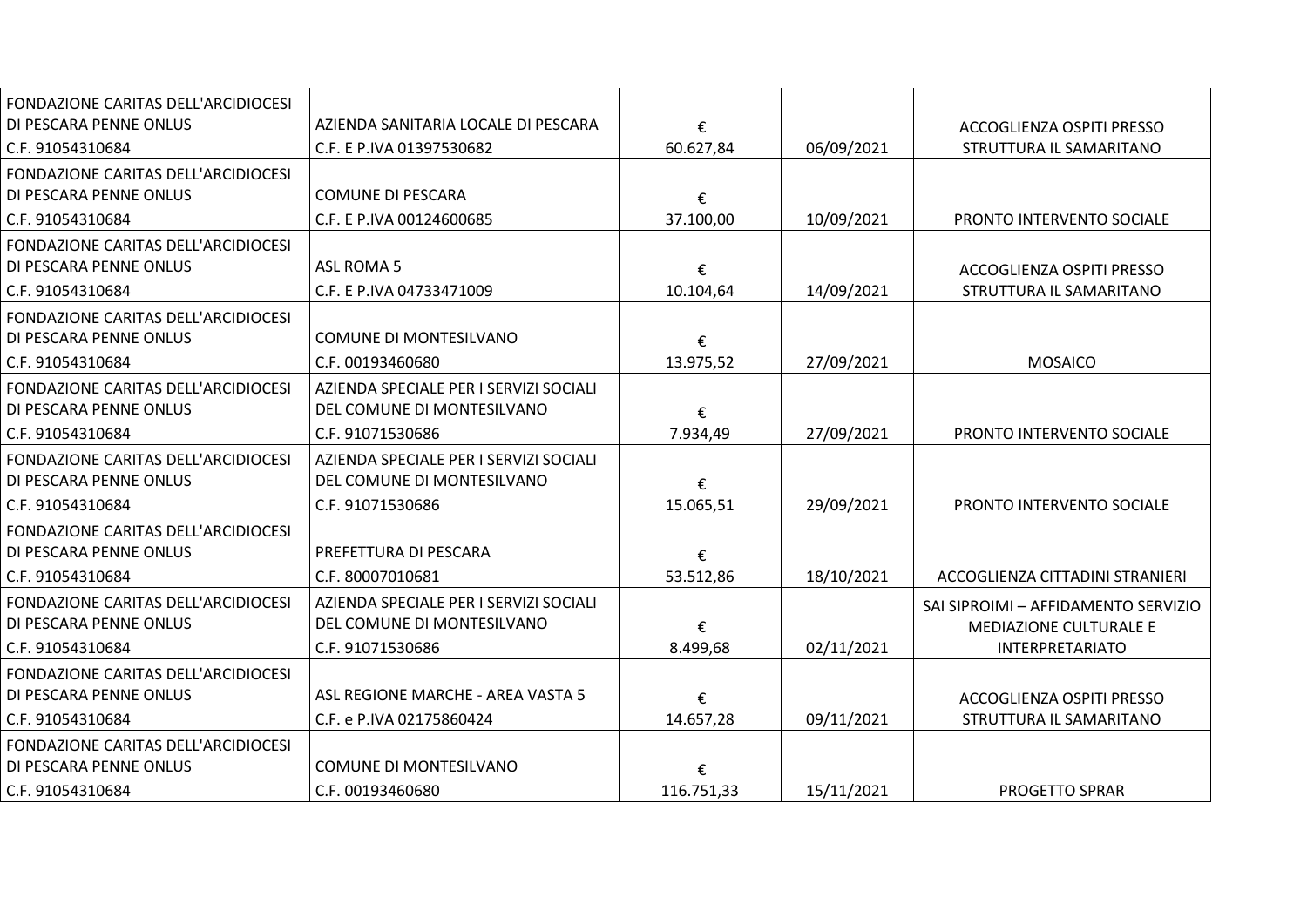| FONDAZIONE CARITAS DELL'ARCIDIOCESI        | AZIENDA SPECIALE PER I SERVIZI SOCIALI |            |            |                                 |
|--------------------------------------------|----------------------------------------|------------|------------|---------------------------------|
| DI PESCARA PENNE ONLUS                     | DEL COMUNE DI MONTESILVANO             | €          |            | PROGETTO AV4-2016-ABR PON       |
| C.F. 91054310684                           | C.F. 91071530686                       | 13.025,38  | 26/11/2021 | <b>INCLUSIONE</b>               |
| <b>FONDAZIONE CARITAS DELL'ARCIDIOCESI</b> |                                        |            |            |                                 |
| DI PESCARA PENNE ONLUS                     | <b>COMUNE DI PESCARA</b>               | €          |            |                                 |
| C.F. 91054310684                           | C.F. E P.IVA 00124600685               | 50.861,93  | 02/12/2021 | PUNTI DI ASCOLTO                |
| FONDAZIONE CARITAS DELL'ARCIDIOCESI        |                                        |            |            |                                 |
| DI PESCARA PENNE ONLUS                     | ASL TERAMO                             | €          |            | ACCOGLIENZA OSPITI PRESSO       |
| C.F. 91054310684                           | P.IVA 00115590671                      | 64.070,08  | 03/12/2021 | STRUTTURA IL SAMARITANO         |
| FONDAZIONE CARITAS DELL'ARCIDIOCESI        |                                        |            |            |                                 |
| DI PESCARA PENNE ONLUS                     | AZIENDA SANITARIA LOCALE DI PESCARA    | €          |            | ACCOGLIENZA OSPITI PRESSO       |
| C.F. 91054310684                           | C.F. E P.IVA 01397530682               | 60.738,88  | 07/12/2021 | STRUTTURA IL SAMARITANO         |
| FONDAZIONE CARITAS DELL'ARCIDIOCESI        |                                        |            |            |                                 |
| DI PESCARA PENNE ONLUS                     | PREFETTURA DI PESCARA                  | €          |            |                                 |
| C.F. 91054310684                           | C.F. 80007010681                       | 138.874,86 | 13/12/2021 | ACCOGLIENZA CITTADINI STRANIERI |
| FONDAZIONE CARITAS DELL'ARCIDIOCESI        |                                        |            |            |                                 |
| DI PESCARA PENNE ONLUS                     | <b>COMUNE DI PESCARA</b>               |            |            |                                 |
| C.F. 91054310684                           | C.F. E P.IVA 00124600685               | 113.069,38 | 14/12/2021 | <b>SAI SIPROIMI</b>             |
| <b>FONDAZIONE CARITAS DELL'ARCIDIOCESI</b> |                                        |            |            |                                 |
| DI PESCARA PENNE ONLUS                     | <b>ASReM - DISTRETTO ISERNIA</b>       | €          |            | ACCOGLIENZA OSPITI PRESSO       |
| C.F. 91054310684                           | P.IVA 01546900703                      | 44.638,08  | 28/12/2021 | STRUTTURA IL SAMARITANO         |
|                                            |                                        |            |            |                                 |
|                                            |                                        |            |            |                                 |

| <b>FONDAZIONE CARITAS DELL'ARCIDIOCESI</b> | Ministero del Lavoro e delle Politiche |        |            |        |
|--------------------------------------------|----------------------------------------|--------|------------|--------|
| I DI PESCARA PENNE ONLUS                   | Sociali                                |        |            |        |
| C.F. 91054310684                           | $-80237250586$                         | 866,19 | 29/10/2021 | 5X1000 |

| <b>DENOMINAZIONE E CODICE FISCALE DEL</b><br>SOGGETTO EROGANTE | <b>DENOMINAZIONE E CODICE FISCALE DEL</b><br>SOGGETTO RICEVENTE | I IMMOBILI CONCESSI<br>I A TITOLO GRATUITO | <b>I DELIBERA</b> | <b>PROGETTO</b>    |
|----------------------------------------------------------------|-----------------------------------------------------------------|--------------------------------------------|-------------------|--------------------|
| l AZIENDA SPECIALE PER I SERVIZI SOCIALI                       | I FONDAZIONE CARITAS DELL'ARCIDIOCESI                           | l CORSO UMBERTO I                          |                   |                    |
| l DEL COMUNE DI MONTESILVANO I                                 | l DI PESCARA PENNE ONLUS I                                      | 358 MONTESILVANO                           | l CONVENZIONE     | l MENSA ED EMPORIO |